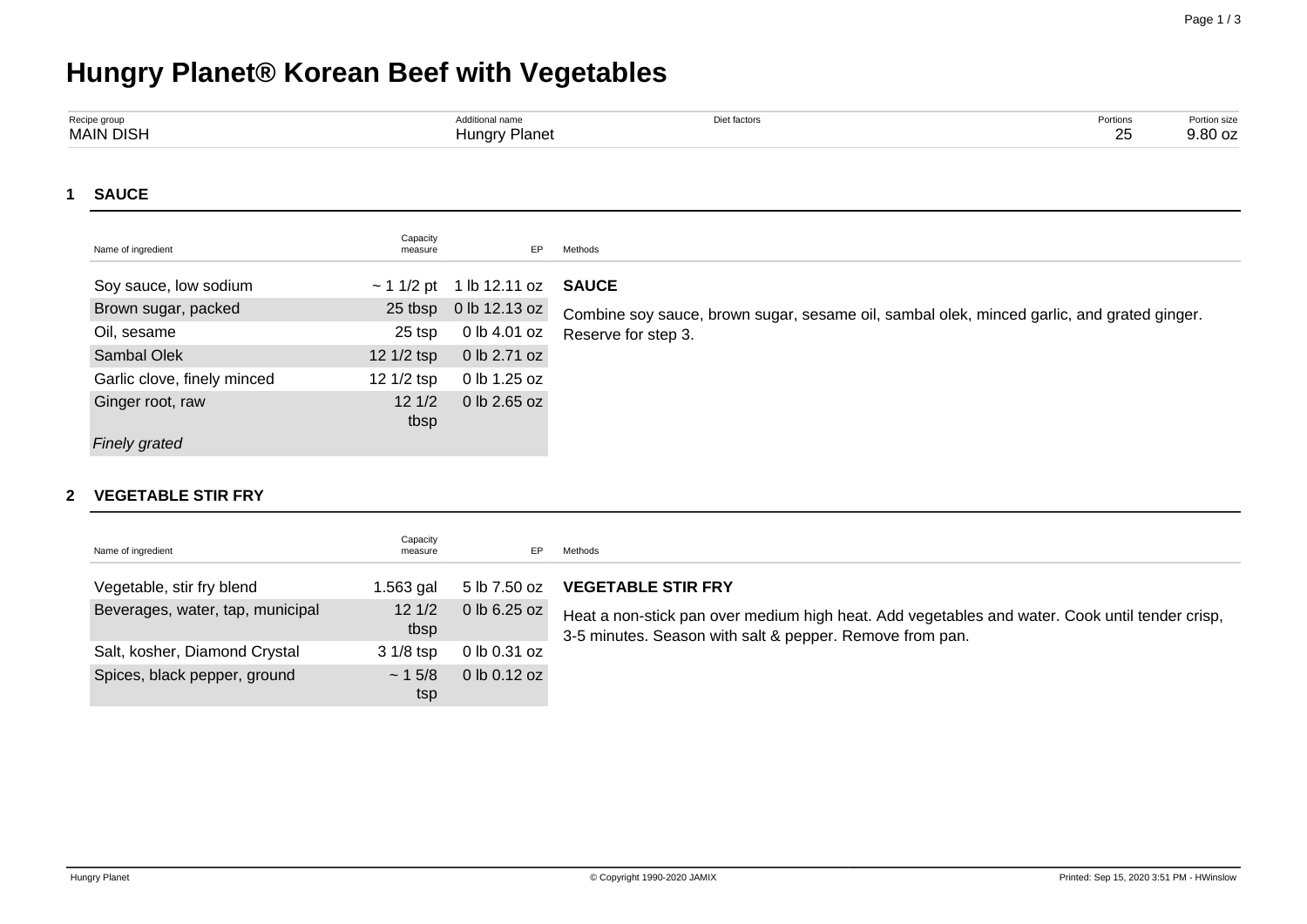## **3 ASSEMBLY**

| Name of ingredient  | Capacity<br>measure | EP            | Methods                                                                                                                                                                                                                                                                         |               |                  |               |  |
|---------------------|---------------------|---------------|---------------------------------------------------------------------------------------------------------------------------------------------------------------------------------------------------------------------------------------------------------------------------------|---------------|------------------|---------------|--|
| Hungry Planet Beef™ | $31/8$ qt           | 6 lb 4.00 oz  | <b>ASSEMBLY</b>                                                                                                                                                                                                                                                                 |               |                  |               |  |
| 3                   |                     |               | Add oil to the vegetable stir fry pan and heat until smoking.<br>Add crumbled Hungry Planet ground beef. Saute until browned, about 3-5 minutes.<br>Stir sauce into beef and heat thoroughly.<br>Add vegetables to the beef and mix, or serve beef and vegetables side-by-side. |               |                  |               |  |
| <b>ALLERGENS</b>    |                     |               |                                                                                                                                                                                                                                                                                 |               |                  |               |  |
| <b>A</b> SOYA       |                     |               |                                                                                                                                                                                                                                                                                 |               |                  |               |  |
| <b>WEIGHTS</b>      |                     |               |                                                                                                                                                                                                                                                                                 |               |                  |               |  |
|                     |                     | Raw           | Cooking loss                                                                                                                                                                                                                                                                    | Cooked        | Loss when served | Final         |  |
| Total weight        |                     | 15 lb 5.02 oz | $0\%$                                                                                                                                                                                                                                                                           | 15 lb 5.02 oz | $0\%$            | 15 lb 5.02 oz |  |
| Size of portion     |                     | 9.80 oz       |                                                                                                                                                                                                                                                                                 | 9.80 oz       |                  | 9.80 oz       |  |